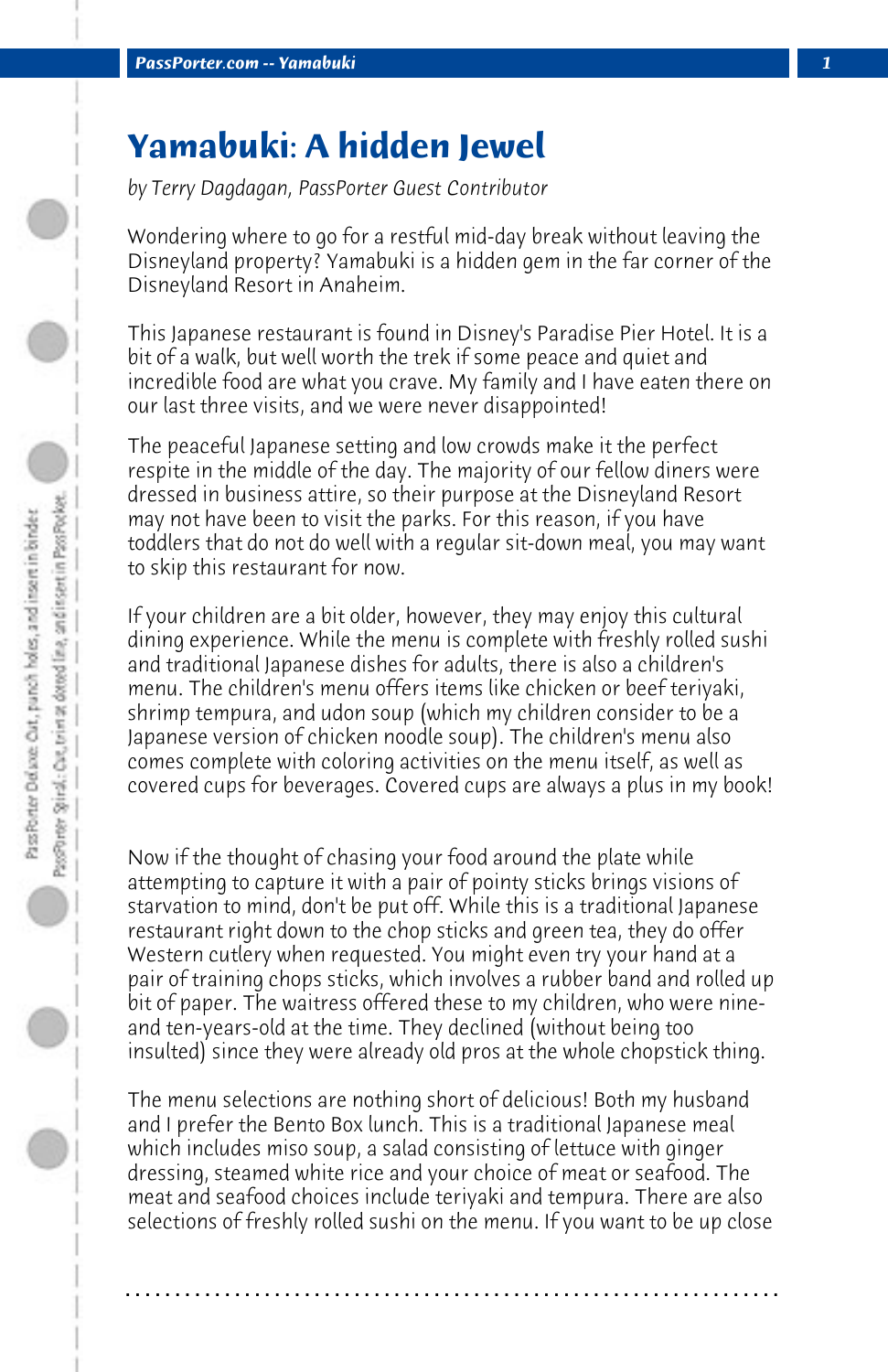to the chefs in action, you might enjoy a seat at the sushi bar.

In keeping with the Disney tradition, the service at Yamabuki is excellent. On one visit my daughter ordered teriyaki chicken from the children's menu. As with most kids, dunking food is a sport when it comes to enjoying her meal. She quickly finished the sauce but still had meat. The waitress noticed this and promptly brought her two more bowls of dipping sauce so she could dunk to her heart's content.

Another plus to remember is that this restaurant does offer discounts from time to time for various members such as Disney Visa Card holders and Annual Pass holders. On our first visit when we went to pay for our meal with our Disney Visa card, the waitress saw this and reminded us of the ten percent discount offered. She was more than happy to redo the bill to reflect our discount.

There are a couple of different routes you can take from the parks to get to Yamabuki. If you are leaving from the Disneyland theme park, you can turn right as you exit the park and walk through Downtown Disney. Another option if you are a guest of a Disneyland resort would be to take the monorail to the Downtown Disney stop. Once again you would still turn right upon exiting the monorail station.

At the end of Downtown Disney, you will turn left before entering the Disneyland Hotel. As you continue on the sidewalk, you will arrive at the back entrance to Disney's Paradise Pier Hotel. Simply walk through the hotel and its lobby, and go out the front entrance. Turn right and you will come to Yamabuki's door.

Another possible route would be from Disney's California Adventure Park. You may use the park exit across from the Grizzly Rapids ride that leads into Disney's Grand Californian Hotel. (You may also go this way from the Disneyland Park if you have a Park Hopper Ticket or Annual Pass that allows you entrance to both parks on the same day.) This way is my favorite because it takes you through the lobby of Disney's Grand Californian Hotel, which is nothing short of amazing.

Once through the park exit, you will go to the end of the walkway and turn right. At the end of this short walkway you will turn left and head toward the lobby. Along here you will see the Storytellers Cafe on your right and the pool area on your left.

Enter the lobby of Disney's Grand Californian Hotel and walk straight through to the front entrance. Once outside you simply follow the sidewalk to the left until you reach Disney Way. Cross the street and turn left. Go past the front entrance of Disney's Paradise Pier Hotel, and

**. . . . . . . . . . . . . . . . . . . . . . . . . . . . . . . . . . . . . . . . . . . . . . . . . . . . . . . . . . . . . . . . . .**